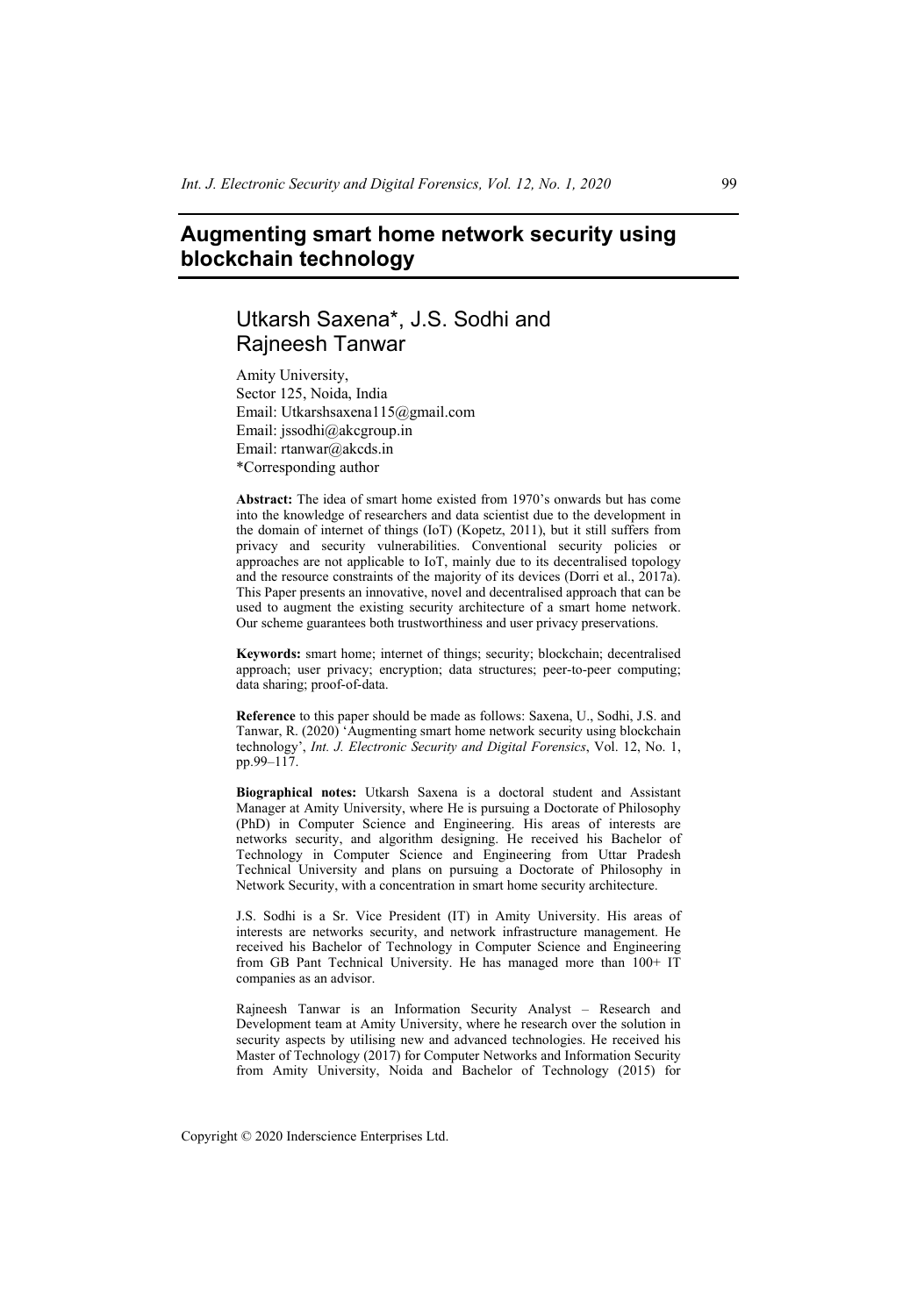Information Technology from G.G.S. Indraprastha University, New Delhi. He had contributed in European Government Project in Germany (2017) as his Master of Technology thesis where he proved work on data protection in resource-limited environment.

### **1 Introduction**

The internet of things (IoT) is one of the most significant, emerging and disruptive technologies of this century. Here Things are embedded cyber-physical system, which means that they are not the computer itself but they contain a computer inside it through which it can be controlled, monitored and accessed.

However, the increasingly invisible, dense and pervasive collection, processing and dissemination of data in midst of people private lives gives rise to serious security and privacy concerns (Henrik et al., 2015).

In recent years, an increasing number of security-based solutions (SBS) have been released, mostly because of the rapid expansion of the mobile device market (Henrik et al., 2015). These approaches take advantage of existing securities policies or algorithm to provide a secure architecture for a smart home network.

A proof of transmission is a digital certificate that ensures transmission of the message, at a certain time. Different security schemes have been proposed which are either infrastructure-dependent or infrastructure-independent. It is worth noting that most schemes are centralised i.e., they rely on the central server for communication.

With the objective of achieving a secure architecture, which at the same time provides verification of devices as well as messages. We have designed a completely decentralised, infrastructure independent scheme for secure data transmission in a smart home network.

Our proof of data transmission is based on blockchain technology. Blockchain is shared peer to peer distributed ledger (distributed database). It is a peer to peer transaction management system without an intermediary (https://www.tcs.com/ content/dam/tcs/pdf/technologies/internet-of-things/abstract/Blockchain%20for%20the% 20IoT.pdf). The transactions are verified by a network of nodes and recorded in a public distributed ledger called blockchain.

### *1.1 Reason for adopting blockchain for smart home*

The blockchain contains intrinsic security mechanism against various network threats and due to this reason we adopted this technology for the device to device communication in a smart home network.

- 1 *Trust Building:* since blockchain communication works between the trusted nodes i.e., only trusted nodes can make a transaction. So it ensures that only trusted device can make communication in a network.
- 2 *Cost-effectiveness:* it reduces processing overhead and eliminates the 'middle man' (IoT gateways). Since IoT devices are low power (Mendez et al., 2017).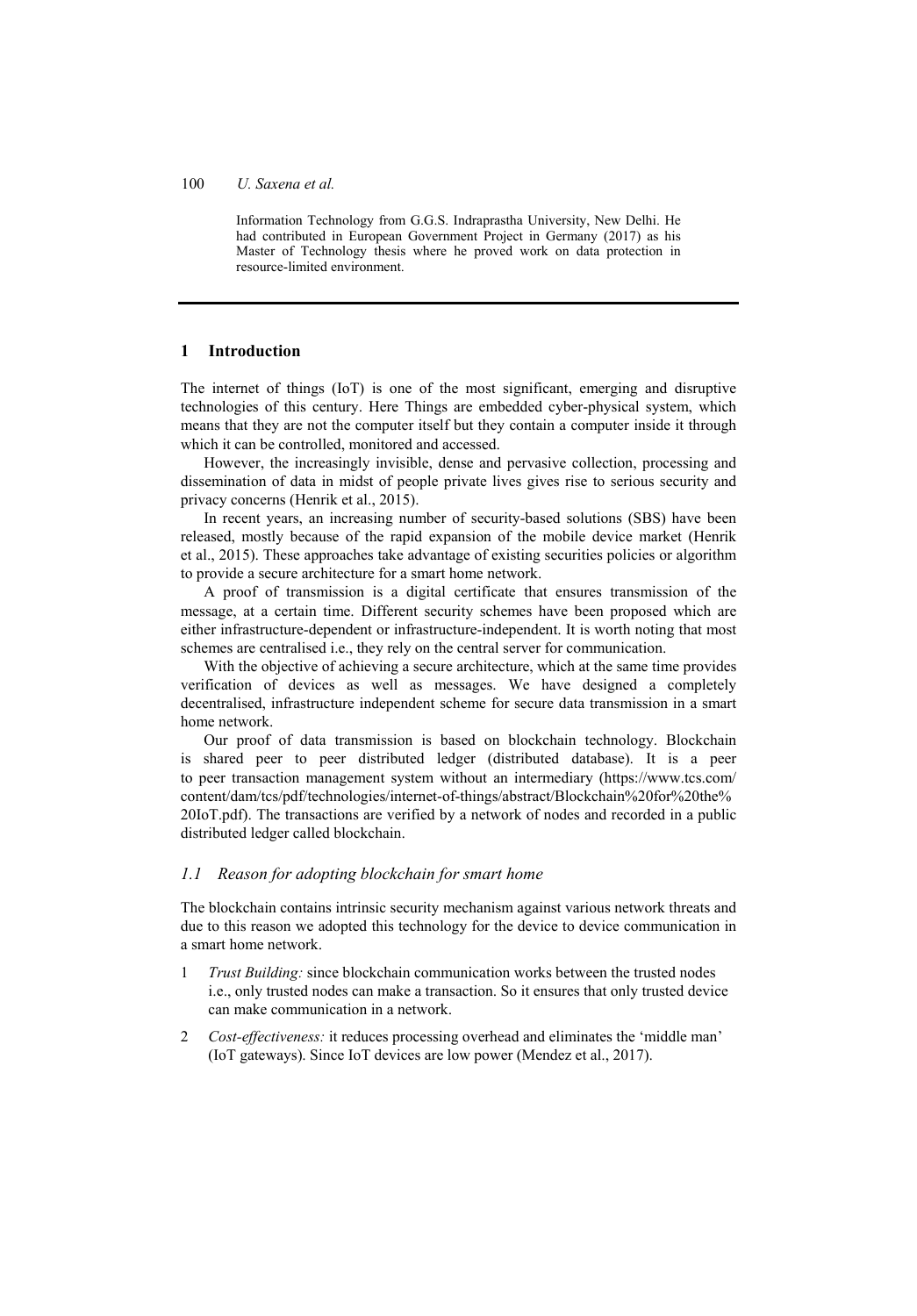- 3 *Accelerate data exchange:* since no 'middle man (IoT gateways) are present in between the communication, it decreases information exchange and processing time.
- 4 *Scalable:* since blockchain technology ensures that it works efficiently even on connecting large number of devices and thus it is scalable in nature. Since in a smart home network, many devices are connected to each other, the blockchain technology helps to provide low latency, high throughput, querying, permissions and decentralised control.

The rest of the paper is organised as follows. In Section 2 we describe the related work. In Section 3, we illustrate our proof-of-data scheme. In Section 4, we analyse the proposed schemes in terms of robustness against various kinds of attacks. In Section 5, we illustrate a preliminary performance evaluation of the proposed scheme. Finally, we conclude the paper with a summary of the achieved result and outline for the future work in Section 6.

### **2 Related work**

Dorri et al. (2017b) describe a security approach for smart home network using blockchain technology. They extended proof of work (POW) concepts in order to reduce processing overhead occurred due to miners. This scheme divides the smart home into three core components:

- a devices
- b cloud storage
- c blockchain.

They used shared overlay network through which syncing of blockchain occurs. But deploying a shared overlay network using cloud storage is costly one.

According to Christidis and Devetsikiotis (2016), IoT device were manipulated by etherium blockchain platform with smart contracts for tracking meter and setting policies to control on and off our conditioner and light bulbs in order to save energy.

Dorri et al. (2017c) proposed a combination of private and public blockchain. Private blockchain was employed to handle data flow in smart home system (SHS), whereas public blockchain was to manage data flow over cloud storage. Their approach comprised of three tiers: SHS, overlay network, cloud storage

Stanciu (2017) proposed hyperledger fabric as the blockchain solution, where function blocks are to be implemented as smart contracts on a supervisor level. Edge nodes perform on the executive level. It uses Kubernets plate form which is used for orchestrating the execution of containers across the edge resources.

An approach for developing a campus-wide sensor network using commodity single board computers (Raspberry pi) was presented in Henstchel et al. (2016). Edge computation is made of per-node event triggers that are defined and monitored on each sensor device directly. Further, computation tasks might include local aggregation of data such as map that reduce per-node user's queries executing on device.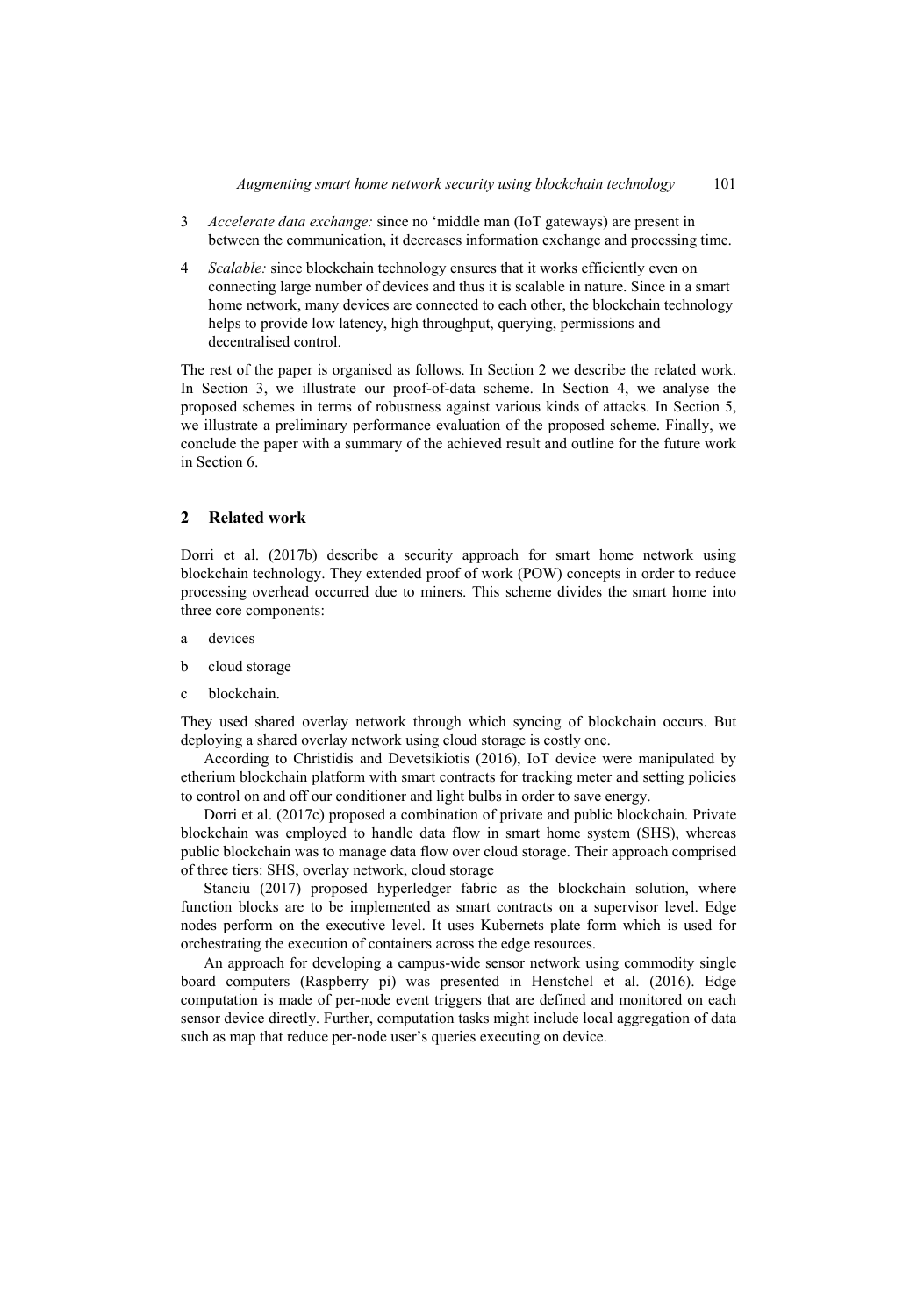### **3 Architecture**

Our approach considers smart home network as a peer to peer network in which each device is connected to other devices in a peer and thus forms a peer group for communication. For analysing peer to peer architecture we use JUNG framework which is a network visualise which uses XML files to display graphs of peer to peer network and contains the log event. The simulator image is shown in Figure 1.

Figure 1 Peer to peer network simulation using Jung blockchain construction (see online version for colours)



We use the undirected and unweighted graph  $G = (V, E)$  to characterise the network connectivity structure of a smart home network, where V is the set of nodes (devices) with size n, E is the set of edges (connections) with size m.

Equivalently, the graph can be represented by an n-n binary symmetric adjacency matrix *A*, where  $A_{ij} = 1$  if there is an edge between nodes *i* and *j*, otherwise  $A_{ij} = 0$  (Chen, 2014).

#### *3.1 Merkle tree*

A merkle tree is a way of hashing a larger chunk of data into a single hash. It is a tree structure in which each leaf node is a hash of a block of data, and each non-leaf node is a hash of its children (https://brilliant.org/wiki/merkle-tree/).

Merkle tree is used in a distributed system for effective data verification. They are efficient because they uses hashes instead of full files (https://brilliant.org/wiki/merkletree/).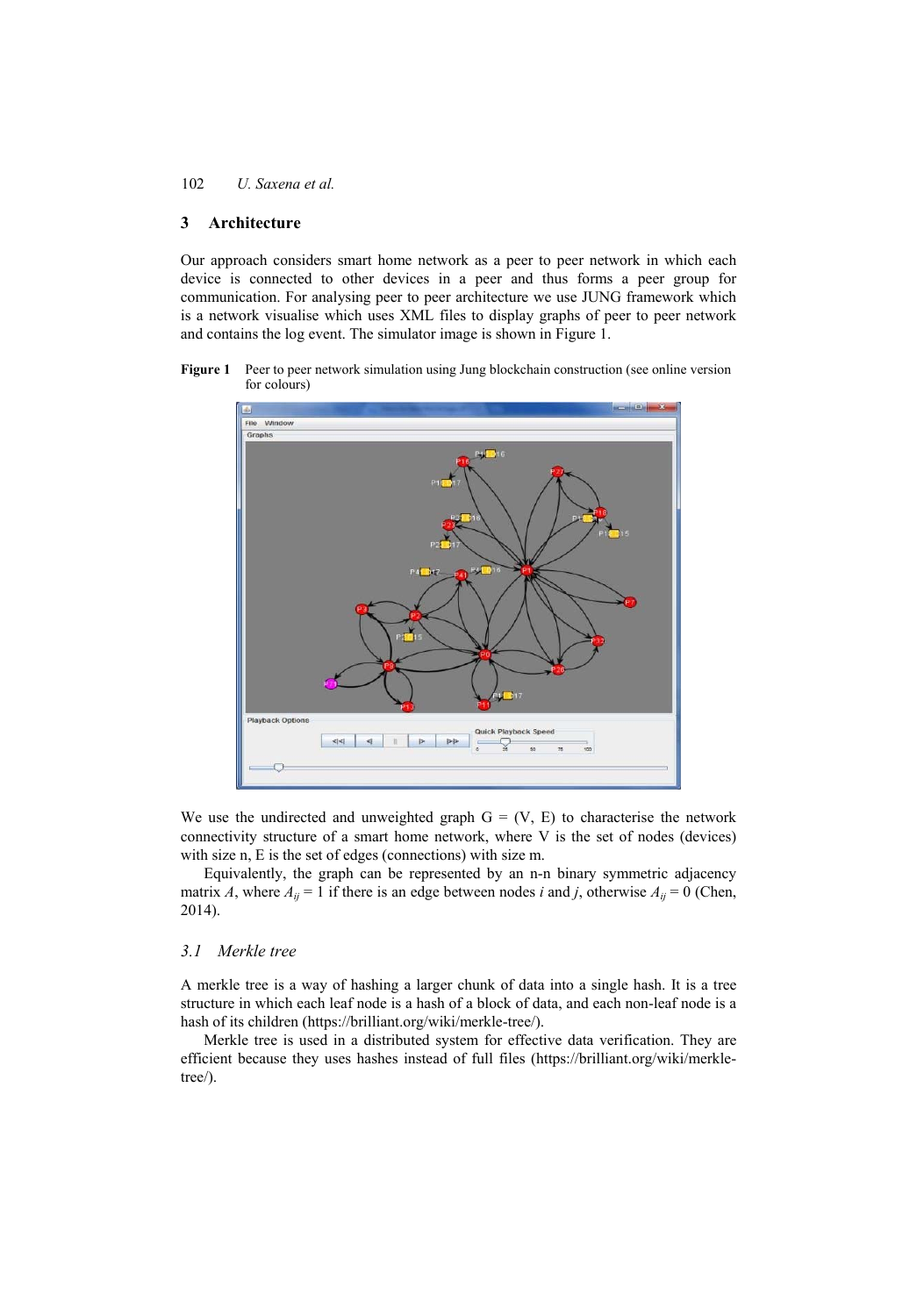Merkle trees are typically implemented as binary trees, as shown in the following image. However, a merkle tree can be created as an n-nary tree, with n children per node (https://brilliant.org/wiki/merkle-tree/).

**Figure 2** Binary merkle tree<sup>13</sup> (see online version for colours)



*Source:* Stanciu (2017)

In this image (Figure 2), we see an input of data broken up into blocks labelled L1 through L4. Each of these blocks are hashed using some hash function. Then each pair of nodes are recursively hashed until we reach the root node, which is a hash of all nodes below it. In this image, we see an input of data broken up into blocks labelled L1 through L4 (https://brilliant.org/wiki/merkle-tree/).

| Complexity | Average       | Worst         |
|------------|---------------|---------------|
| Space      | O(n)          | O(n)          |
| Search     | $O(log_2(n))$ | $O(log_k(n))$ |

However, a very important aspect of merkle tree is in the synchronisation of data.

| Э€<br>Synchromisation | $\log_2(n)$ | п<br>ຼ |
|-----------------------|-------------|--------|
|-----------------------|-------------|--------|

### *3.2 Blockchain construction*

We have adopted the blockchain technology to show networked nodes with the capability to verify and store transmitted messages, not requiring a centralised supernode that oversees sensitive data of other nodes. In our approach, recent valid data are recorded into blocks, which are then added to the end of the chain and, once confirmed by consensus, they cannot be changed, as shown in Figure 2.

Similarly to the solution proposed by Zaghal (2016), peers can communicate with near nodes through any short-range communication technology, such as Bluetooth, Bluetooth SMART or ZigBee, and they periodically use these interfaces to broadcast proof-of-data requests and responses to their neighbours, as illustrated in Figure3.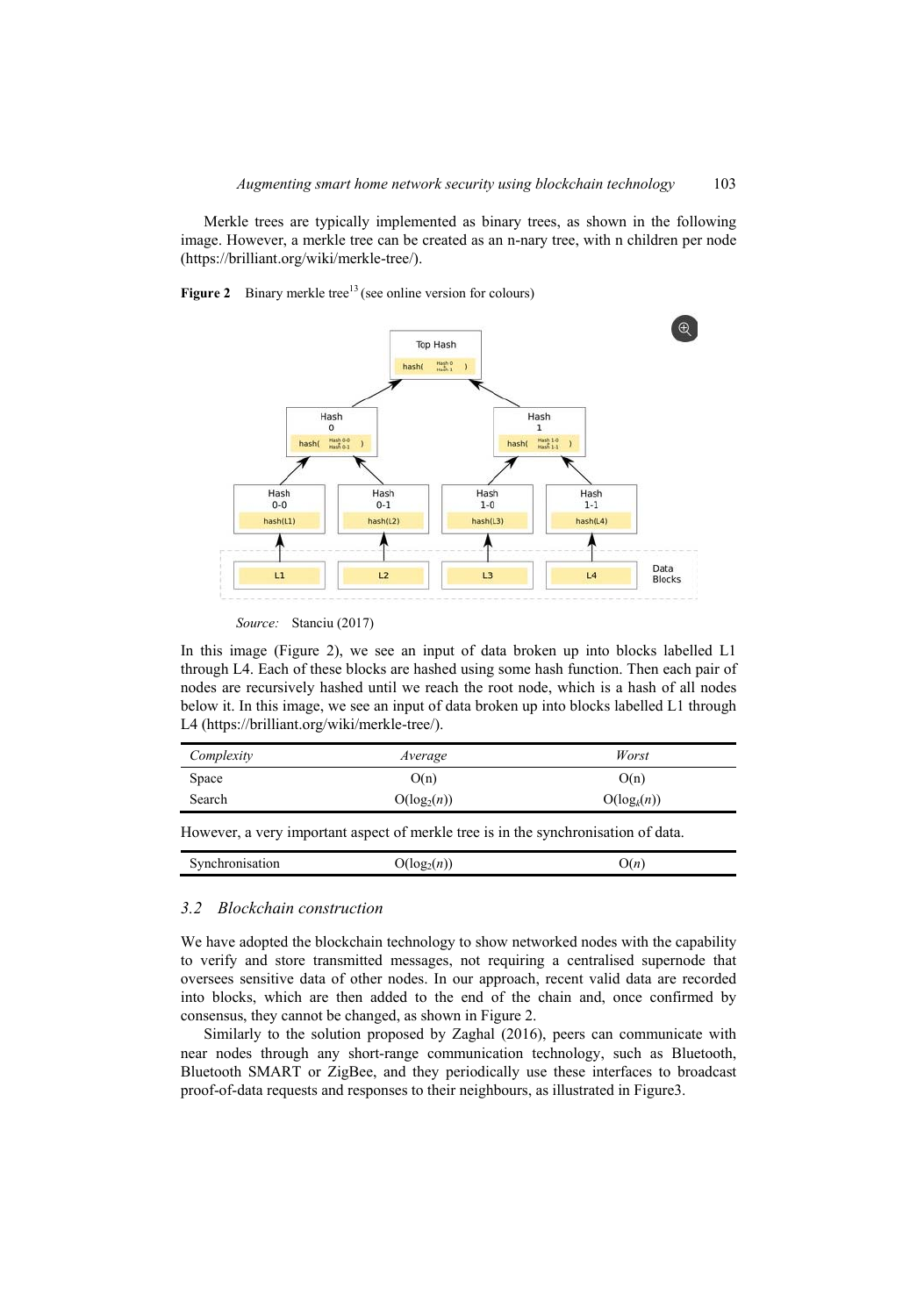







**Figure 5** Normal work flow of blockchain communication



### *3.3 Experimental setup*

For the experimental demonstration, we setup a smart home environment using ARM-based devices. We choose ARM-based devices because the devices exist in a smart home resemble to the ARM-based device. Since ARM Processors is low cost and low storage and limited processing capability devices it suits our experiment.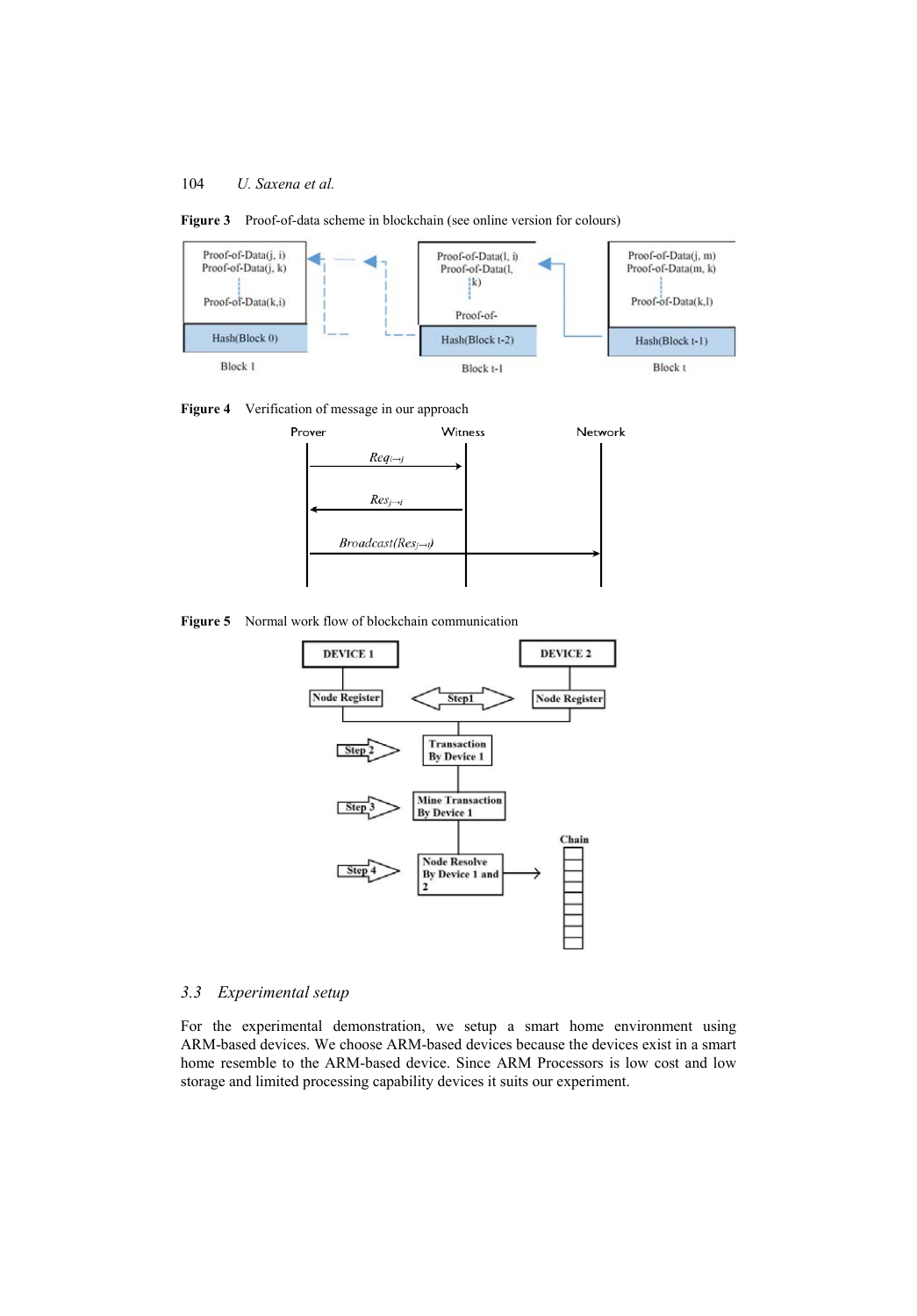We choose the following components for our experiment

- 1 Raspberry pi (Model3B)
- 2 Wi-Fi adapter
- 3 Jessie OS (Raspberry OS image)
- 4 Python3.6+
- 5 Blockchain program
- 6 Base64 encoding.

### **4 Proposed scheme work flow**

The working of our approach is demonstrated in the flow chart, it is more similar to the previous workflow except from the additional security aspects which we have added in our approach. The detailed description is shown in Figure 6.

**Figure 6** Proposed work flow

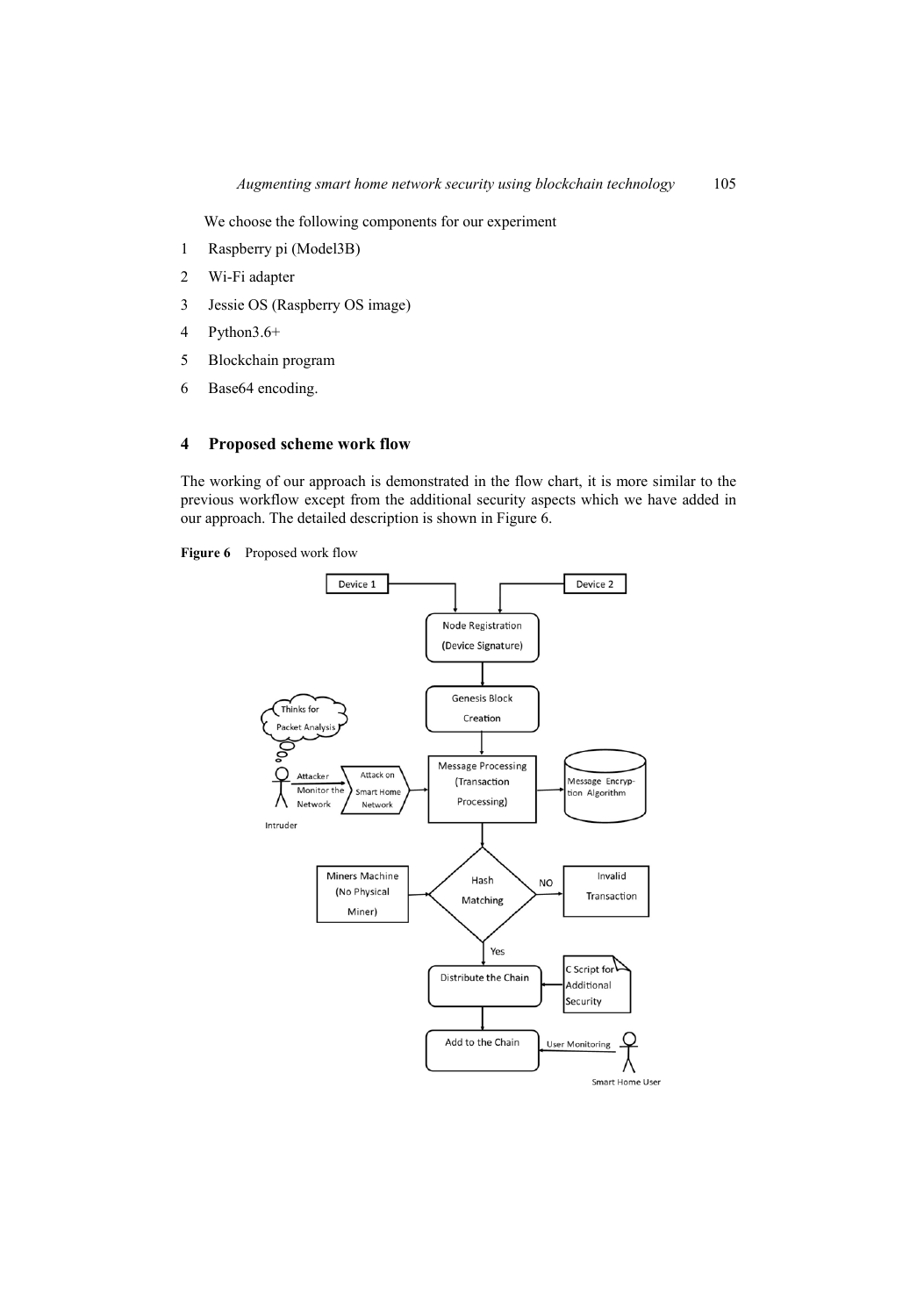The whole process is divided into five phases, and these phases are defined as follows.

- *Transaction:* two devices, A and B decide to exchange a message and initiate the communication.
- *Block:* the message is packaged with other pending messages thereby creating a block. The block is sent to the blockchain system's network of participating computers.
- *Verification:* the participating devices (miners) evaluate the message through mathematical calculations which are used to determine whether the message sent is valid, based on the agreed upon rules, when consensus has been achieved, typically among 51% of participating computers (Conti et al., 2017).
- Hash: each verified block of transactions is time stamped with a cryptographic hash. Each block also contains a reference to the previous block's hash, thus creating a 'chain' of records that cannot be falsified except by convincing participating computers that the tampered data in one block and in all prior block is true.
- *Execution:* finally the message passes from one device to another.





#### Working:

- 1 Initially device registers itself using its device signature which will act as a private key of that device which will be used when hat device transmits the message.
- 2 After the registration process, the genesis block will be created. Since it is the first block which is formed when the communication process starts using blockchain.
- 3 Whenever a device sends a message, it sends a message using its private key. This message gets distributed over the network.
- 4 The miner's computers or devices that are already present in the network validate the message, whether it is been sent by an authentic device or injected through any other external party.
- 5 The miners will calculate its Hash, by solving some complex mathematical calculations.
- 6 If the hash calculated by the mining device verifies the message then this message will get added in the chain of existing block and thus it forms a blockchain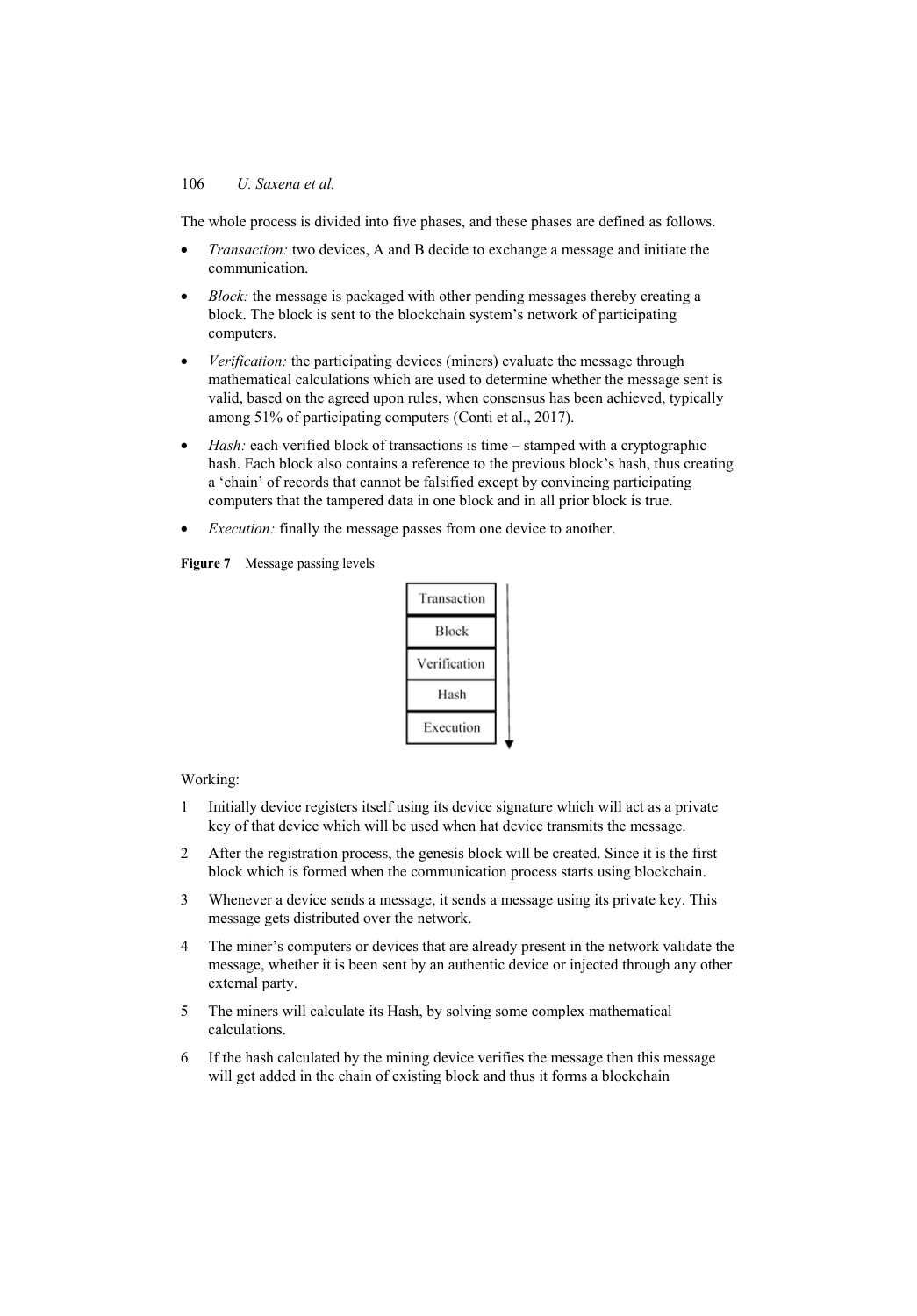- 7 Since we deploy an additional C script which will determine the existence of malicious command in the message.
- 8 If it contains any malicious code then it will discard the transaction and that message will not get added in the blockchain. And hence that device will not participate in the communication process.



**Figure 8** Raspberry pi setup for device communication (see online version for colours)

Steps to form block chain:

- 1 Install python 3.6 because blockchain will run only on the virtual environment created by this version of python.
- 2 Update all other packages like gcc, etc.
- 3 Finally, form blockschain using the created virtual environment.

Steps after the creation of block chain:

|   | View Chain:                                                                                         |
|---|-----------------------------------------------------------------------------------------------------|
|   | Browser: http://IP Address:Port No/chain                                                            |
|   | Over Terminal: curl-X GET-H "Content-Type: application/json"<br>"http://IP Address:Port No/chain"   |
| 2 | For mining:                                                                                         |
|   | Browser: http://IP Address:Port No/mine                                                             |
|   | Over terminal: curl -X GET -H "Content-Type: application/json"<br>"http://IP Address:Port No/chain" |
| 3 | For transaction: (can't be done using the browser. User have to install POSTMAN)                    |
|   | POSTMAN:                                                                                            |
|   | Select POSTmethod                                                                                   |
| 2 | Enter the message in "body tab by selecting is on".                                                 |

- 3 Message: {"sender": "abc", "recipient":"xyz", "amount":"hi!"}
- 4 Enter http://**IPADDRESS:PORT\_NUMBER**/transactions/new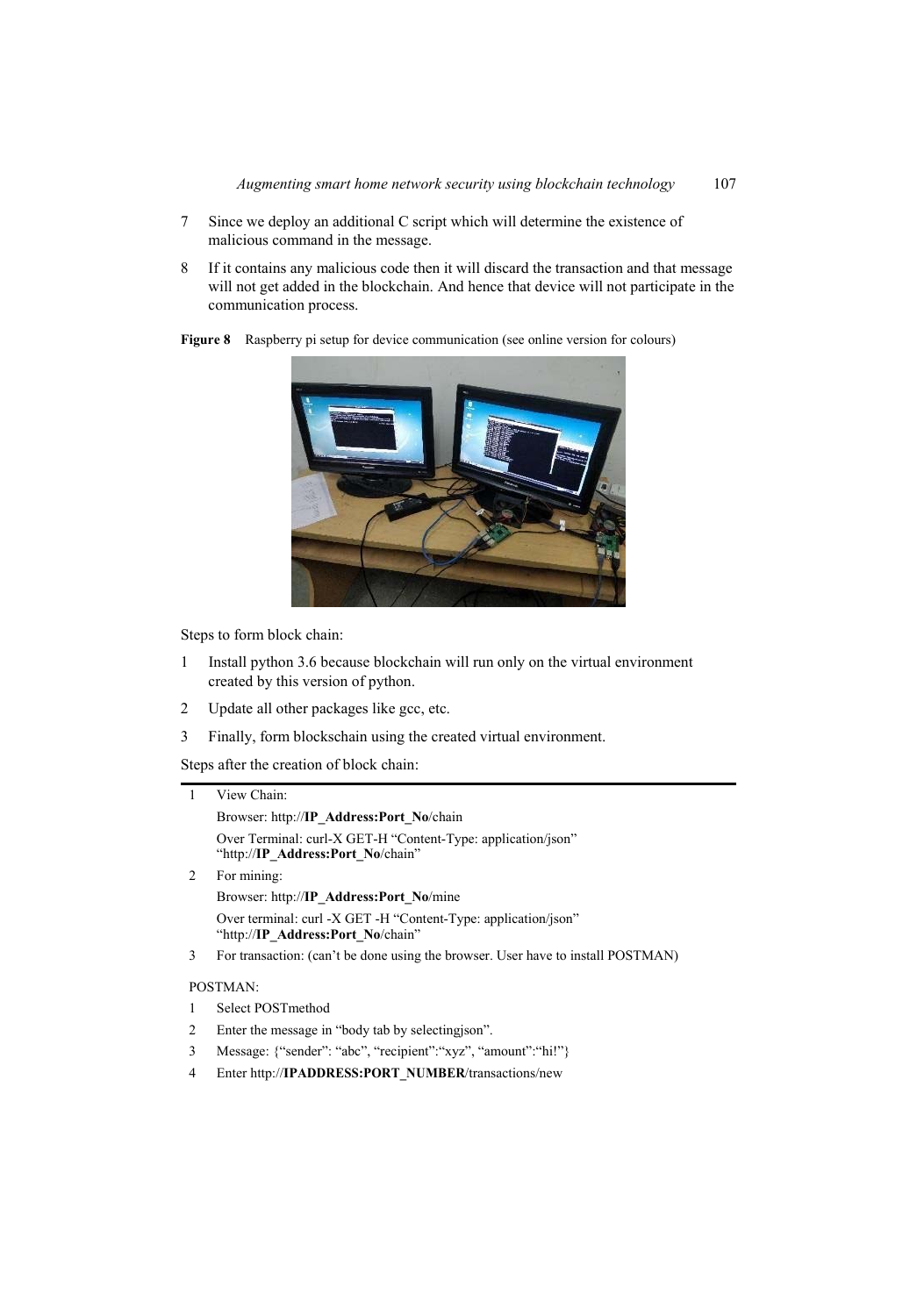#### **Terminal:**

curl -X POST -H "Content-Type: application/json" -d '{ "sender": "abc", "recipient": "xyz", "amount": "hi!" }' "http://**IP\_Address:Port\_No"/**transactions/new

Two make communication between two nodes then before transaction user has to first register nodes:

### **1 To register:**

POSTMAN:

- 1 Select POSTmethod
- 2 Enter the message in "body tab by selectingjson".
- 3 Message: { "nodes": ["http://**IP\_Address(node2):Port\_Number**"]}
- 4 Enter http://**IP ADDRESS (node1): PORT\_NUMBER**/nodes/register

Terminal:

```
 curl -X POST -H "Content-Type: application/json" -d '{ "nodes": 
["http://IP_Address(node2):Port_Number"] }' 
"http://IP_Address(node1):Port_No"/transactions/new
```
2 To view commonchain:

Browser: http://**IP\_Address(any node):Port\_No**/nodes/resolve

#### **Terminal:**

 curl -X GET -H "Content-Type: application/json" "http://**IP\_Address(Anynode):Port\_No**/nodes/resolve"

Note: We used Raspberry pi model 3b for ARM processor and Wifi for communication between two devices.

The block snippet is as shown in Figures 9–10.

#### **Figure 9** Block content

```
"sender": "my address",<br>"recipient": "someone else's address",
"amount": 5
\mathbf{r}
```
**Figure 10** Detailed block content (see online version for colours)

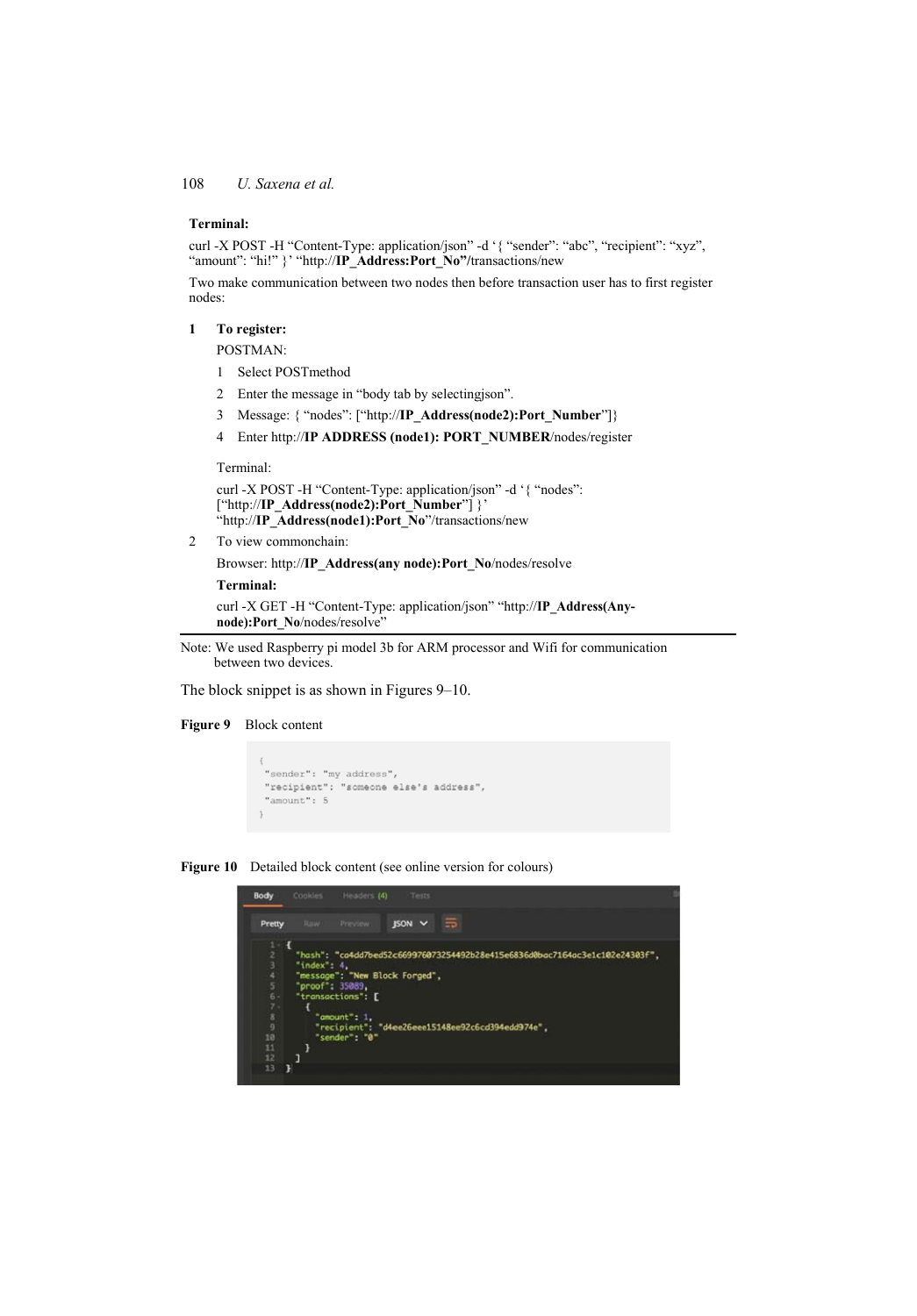The complete blockchain snippet:

**Figure 11** Blockchain formed after message passing (see online version for colours)



### *4.1 Security implications*

For the addition of security in message transmission, we introduce Base64 encoding of the message so that it can't be decoded during network packet analysis it transmits in a decoded form.

During the mining phase, we perform message encoding using Base64 encoding. Due to this encoding, the transmitted message gets encrypted. Since Base64 encoding is itself a light weight encryption algorithm, hence it does not procure any additional processing power in computation

The wireshark analysis is encrypted in Figure 12.

**Figure 12** Wireshark analysis of transmitted message (see online version for colours)

| -----                                                                                                                            | <b>A CALIFORNIA COMPANY</b> |                                                                                                                                                                             |
|----------------------------------------------------------------------------------------------------------------------------------|-----------------------------|-----------------------------------------------------------------------------------------------------------------------------------------------------------------------------|
| <b>M.E.TO.AILSONNAMIC</b><br><b>Selectional Server British</b><br>$\sim$ 100                                                     | ю                           | Home 65: 600 keter on abre (2000 kins), 600 biter cadives (2000 kits) on president<br>. EThernel II. Shr: Ranchert Ab SZ:no cut.II at 46.57.901. Sat. Georgia By at 19 (86) |
| $-0.9$<br>G. 16.5 PLAX 1200 Visit                                                                                                | $n \n0$ =<br>$-00$          | a Socation Product) because A. Morr 28.A. In At. Inc.: 14.A.TL.C.<br>Practical control Process, No Park Mark, San Auto Mater Market Street at any 199, to                   |
| <b>Realists Monitor</b><br><b>CONTENT</b>                                                                                        |                             | . The produced the moving. Come: makings balls                                                                                                                              |
| <b>Size Occa</b>                                                                                                                 | 2.5 Sept 2024               |                                                                                                                                                                             |
| <b>TRANSPORT</b><br><b>MARINEZ</b>                                                                                               | в                           |                                                                                                                                                                             |
| ratte.<br>Feltras Sent<br><b>Stopherty PLT</b><br><b>SALES</b>                                                                   |                             |                                                                                                                                                                             |
| $+1$                                                                                                                             |                             |                                                                                                                                                                             |
| annual.<br>"Eldermidtelscheinungsschaftsfahre"<br>recruiter.                                                                     |                             |                                                                                                                                                                             |
| <b>SACRATION</b>                                                                                                                 |                             |                                                                                                                                                                             |
|                                                                                                                                  |                             |                                                                                                                                                                             |
| 1493 TRATELIN 8012 TRAVALES 2002 TRIALMANITAS ETA LITRATURI MAEZ<br><b><i><u>Paracious hack</u></i></b><br><b>STATE</b><br>prest |                             | out Pilla L. Conta                                                                                                                                                          |
| <b>HARRISON CONTRA</b><br><b><i><u><u>RESERVE</u></u></i></b>                                                                    |                             | $\overline{18}$<br>$\mathbb{R}^n$<br>$\sim$<br>FE GROUP R  282.<br>$\sim$<br><b>34 Ta</b><br>17.46.<br>76.47<br>between anchorage                                           |
| of Angeles House                                                                                                                 |                             | 78.15.2 Sythian1<br>5.5.04.10: No.<br>tion. Statut \$1.                                                                                                                     |
| senate.<br>"ELDITORRANEALMAN MANDELT ESTAT<br><b><i><u>PROGRAM</u></i></b>                                                       |                             | he did by 60 Ex 21 21 ex<br>26 67 40<br>ü<br><b>10 32 40</b><br><b>SCTVIE &amp; TN, PUE</b><br>51<br><b>TIL</b>                                                             |
| <b>SERVICE</b>                                                                                                                   | a                           | $34 + 34 + 84$<br>33 ab 29 27 at 54 at 29.<br>22 FLAC MONE<br>sing it it rought<br>-19                                                                                      |
| ÷                                                                                                                                |                             | ER's orn blanker<br>20 53 93 73 74 95 77 29<br>Internal Server                                                                                                              |
|                                                                                                                                  |                             | Au 34 AK<br>Erismit Himt.ca<br>inlaters at ferre<br>75 76 45<br>25 92 95                                                                                                    |
|                                                                                                                                  |                             | 78.36<br>P. Bresen, Jidit .- (p)<br>$^{46}$<br>$^{46}$<br>40.00<br>the sarry ar wints<br>change a m collect                                                                 |
|                                                                                                                                  | re                          | $\sim$<br>$^{12}$<br>24 41<br>29 77 91 79<br>al excer. and any<br>30.43.67.44.75.64<br>provider the newport                                                                 |
|                                                                                                                                  |                             | 79 AF 76 T2<br>26.72.85<br>75. 75. 46. 73. 74.<br>and your request<br>Elittle r title se<br>AR 83 25 73 65                                                                  |
|                                                                                                                                  | Pa                          | 47.81.64<br>19 29<br>37 78 35<br>Post 31 descriced<br>12 Mil.<br>14.94<br>65. 12 Kil 25 Kil 19 78 Kil<br>of or in are in a                                                  |
| $+8.5$                                                                                                                           |                             | 53000000000000000<br>a dense in the a<br>policetti en nige.                                                                                                                 |
|                                                                                                                                  |                             | W. M. The EXPITER Rent IX VAN Automobile SECULAR IN Land AV AN AN AN AN ARCHITECT                                                                                           |
|                                                                                                                                  |                             |                                                                                                                                                                             |

### *4.2 Distributed consensus*

In Bitcoin, the distributed consensus is achieved by means of a proof-of-work (PoW) approach. To produce a valid block and add it to blockchain (mining process), a peer has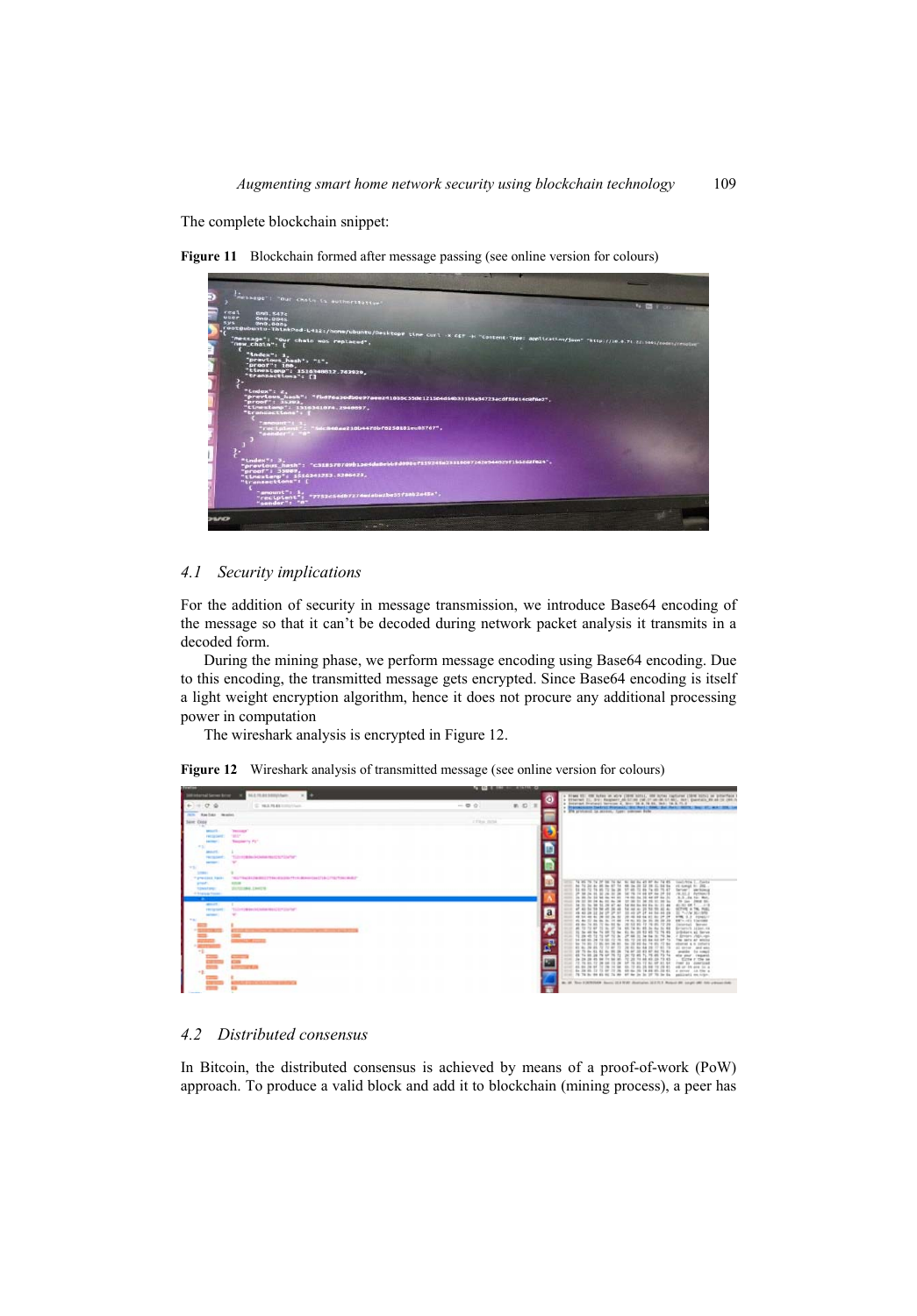to perform an extremely time-consuming work characterised by low success probability. More precisely, the miner has to randomly hash the block header until a value below a target threshold is obtained. To encourage the competition between miners, a reward is given to the first one that completes the work.

In the system we propose, the blockchain is built by means of a proof-of-stake (PoS) approach, whereby next block in the blockchain is the one produced by the peer that has obtained the majority of proofs of data in the latest T blocks of the blockchain. No time-consuming and energy-hungry work is required for mining valid blocks. Thus, block mining is not rewarded. If a peer receives more than one valid block from its neighbours, it will add to the end of its blockchain the block produced by the peer with the largest number of proofs of data, in the latest T blocks. The latest T blocks of the chain cannot include more than one block produced by the same peer. This is to prevent the monopoly problem, i.e., a peer that keeps out the proofs of data that concern other peers from the block it produces, in order to remain the owner of most proofs of data and, therefore, to take control of the blockchain.

### *4.3 Robustness analysis*

In this section, we analyse the robustness of the proposed scheme with respect to all major smart home-related attacks.

### *4.3.1 Robustness against the DoS*

Denial of service (DoS) attacks are the most common attacks in a smart home environment. DoS attacks exhaust service provider resources and network bandwidth. Since blockchain technology is based on peer to peer communication as there is no centralised server through which communication is happening. So it is resilient against the DoS attacks.

### *4.3.2 Robustness against the eavesdropping*

Passive attackers can target various communication channels (e.g., wireless networks, local wired networks, Internet) to extract data from the information flow. Obviously, an internal attacker that gains access to an infrastructure will be able to extract the information that circulates within that infrastructure. But since we have applied encryption for our message it is impossible for an intruder to analyse the packet.

#### *4.3.3 Robustness against the masquerading*

In this type of attack, an attacker uses fake identity with the aim of gaining unauthorised access to the network through legitimate access identification. If the authorisation process is not fully protected then this attack can be extremely vulnerable to the network. Here in this attack, the main mindset of the intruder is to get the secret data or to acquire authentic services. But since device, before addition is verified by using device signature which will acts as a device private key since if the device is malicious it will generate the message with a random hash, which will not be added in the blockchain.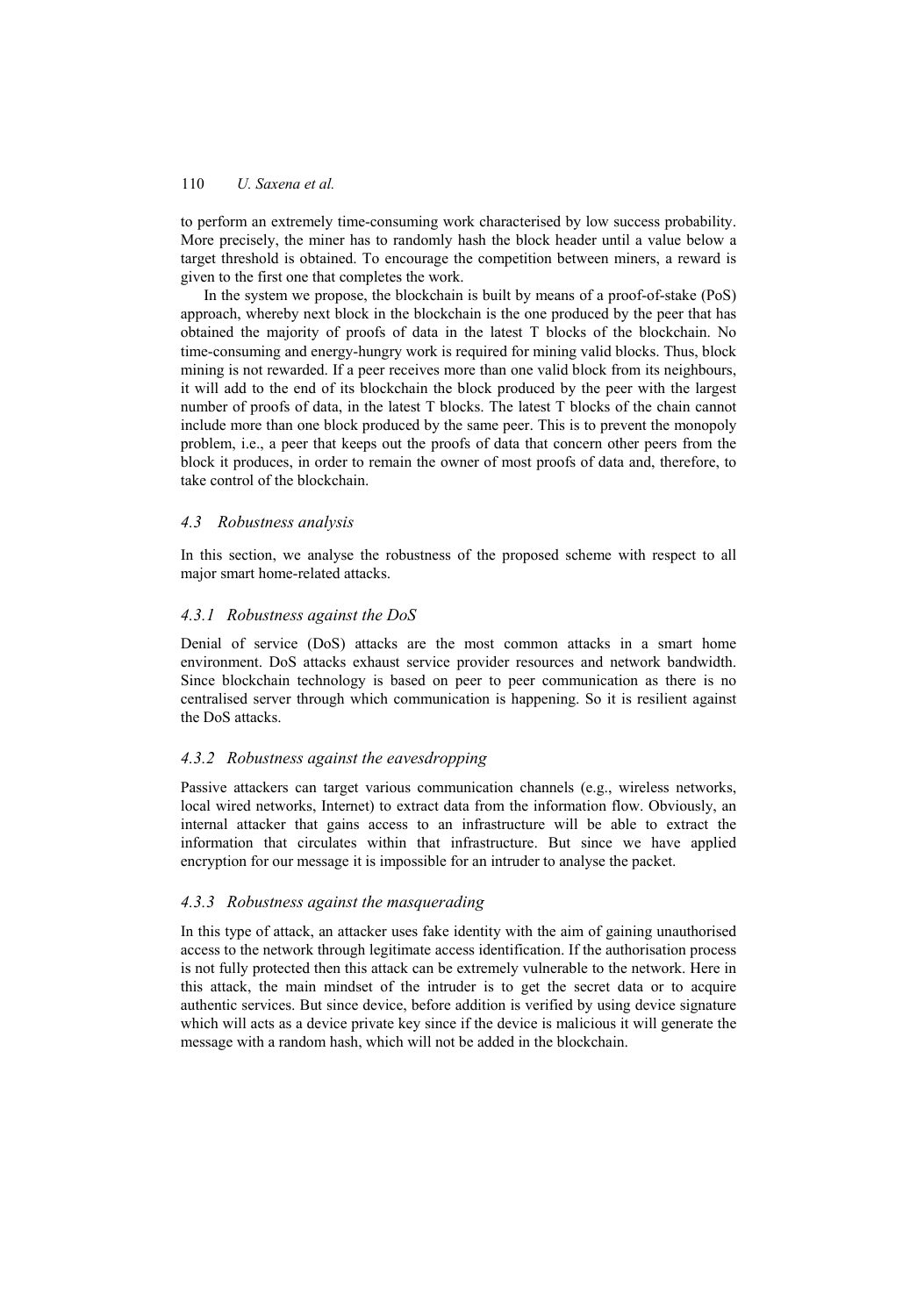### *4.3.4 Robustness against the de-synchronisation attack*

The main motive of de-synchronisation attack is to disturb the established connection between the two end-points or devices in a smart home network. Here in this attack, the attacker tries to modify the control flags as well as the sequence number in order to alter the packets, or messages that take place between the two devices or the end points. Since data in blockchain is connected through Hash of the previous block. Any alteration in Hash or data modification will lead to generating a wrong hash code, thus it will not be able to insert in the main chain. Thus it prevents it from de-synchronisation attacks.

### **5 Performance evaluation**

For performance evaluation of our proposed scheme, we use Raspberry pi for communication as well as Wi-Fi for connection. Here we consider three-time factors:

- 1 transaction time  $(T_{time})$ : it denotes how much time it is taking for performing a transaction process for a single node (n)
- 2 mine time  $(M<sub>time</sub>)$ : it denotes how much time the miners will take to validate the block and add it to the block chain
- 3 chain time  $(C_{time})$ : it denotes the time taken for the chain formation for n devices.

Since transaction time for a device is constant it will always be less than the mine time

 $T_{time} < M_{time}$  such that  $T_{time} > 0$  $C_{time} = T_{time} + M_{time}$ 

The experimented scenario consists of a static network of eight peers having four devices each and each device having sensors which are communicating using Wi-Fi. The minimum fraction of consensus to be achieved in order to accept for the addition in the chain is 51%.

### *5.1 Transaction*

Time taken in a transactions between Raspberry pi 1 and Raspberry pi 2.

| <b>Transactions</b> | Raspberry pi 1 (time taken) | Raspberry pi 2 (time taken) |
|---------------------|-----------------------------|-----------------------------|
|                     | 0.065                       | $_{0}$                      |
|                     | $\theta$                    | 0.06                        |
|                     | 0.075                       | $\theta$                    |
| 4                   | $\theta$                    | 0.077                       |
|                     | 0.067                       | $\theta$                    |
| 6                   | $\theta$                    | 0.065                       |
|                     | 0.071                       | $\mathbf{0}$                |
|                     | $\Omega$                    | 0.071                       |

**Table 1** Transaction time comparison between two Raspberry pi's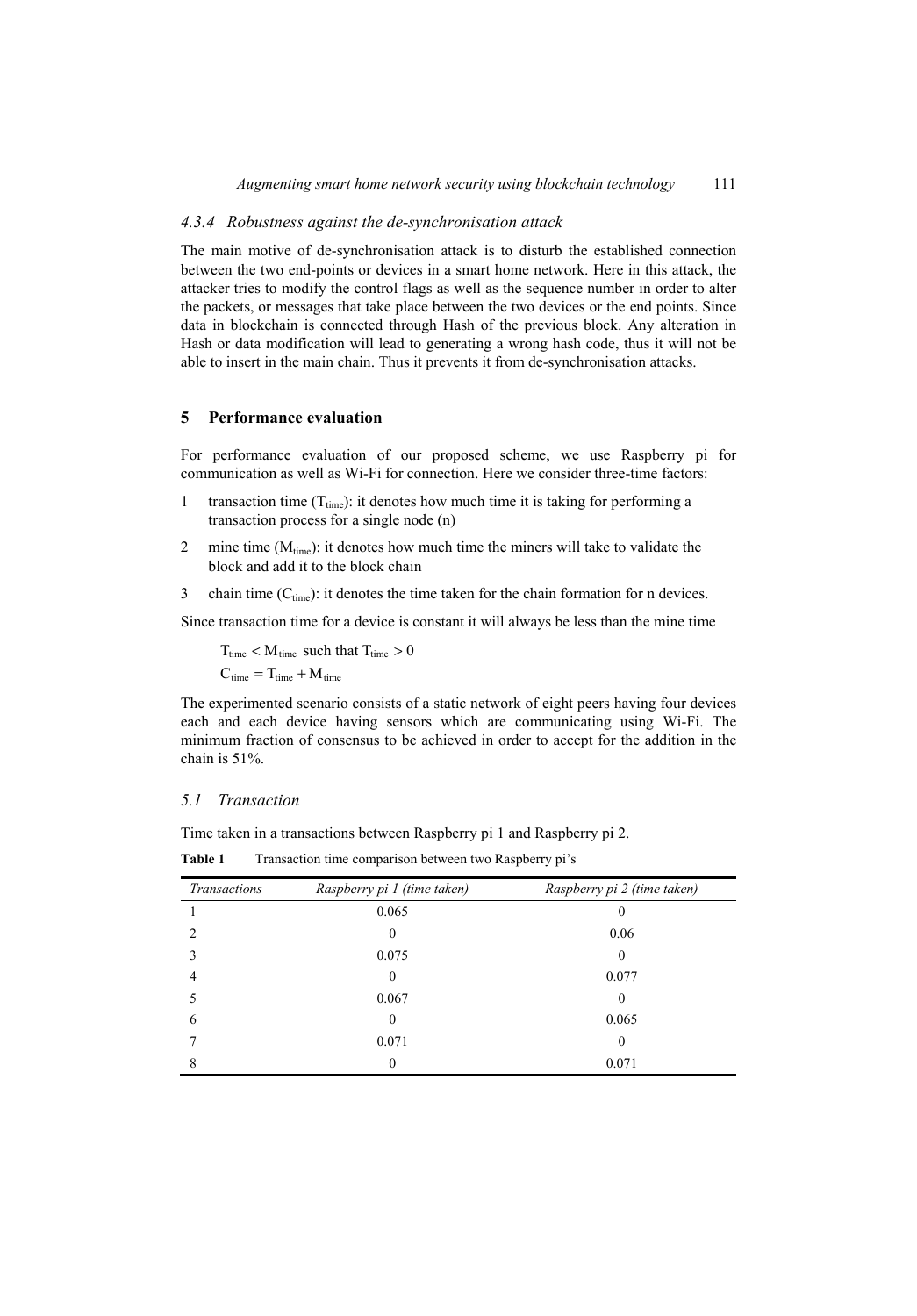



Time taken in a transaction between Raspberry pi 1 and Ubuntu.

Table 2 Transaction time comparison between Raspberry pi and Ubuntu

| Transactions | Raspberry pi (time taken) | Ubuntu (time taken) |
|--------------|---------------------------|---------------------|
|              | 0.07                      | 0                   |
|              | $\mathbf{0}$              | 0.012               |
|              | 0.069                     | 0                   |
|              | $\boldsymbol{0}$          | 0.012               |
|              | 0.077                     | 0                   |
| 6            | $\boldsymbol{0}$          | 0.011               |
|              | 0.073                     | 0                   |
|              | $\boldsymbol{0}$          | 0.012               |

**Figure 14** Transaction time comparison between Raspberry pi and Ubuntu (see online version for colours)

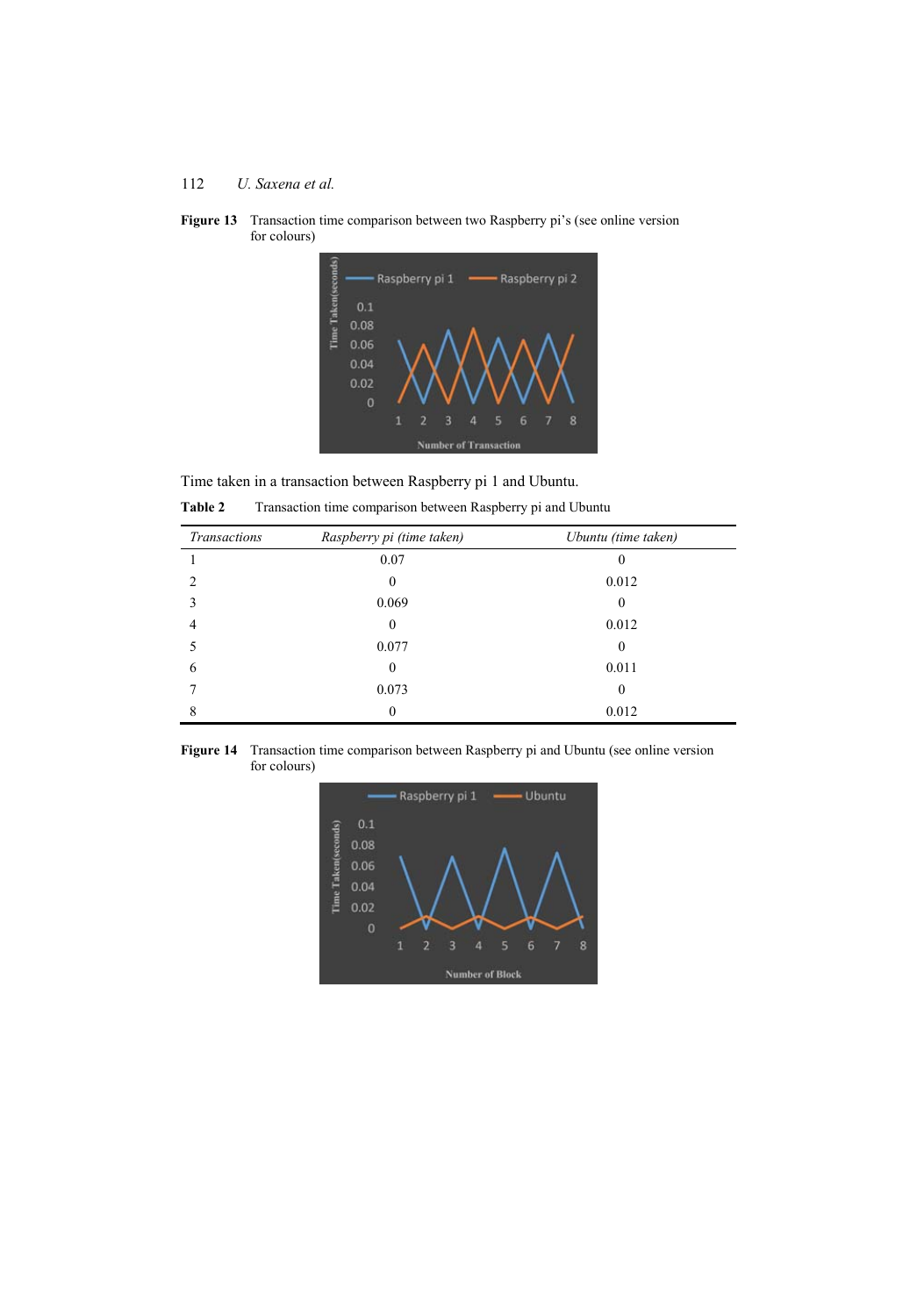## *5.2 Mine*

Time taken in mining between Raspberry pi 1 and Raspberry pi 2.

| <b>Table 3</b> |  | Mine time comparison between two Raspberry pi's |  |  |  |  |  |
|----------------|--|-------------------------------------------------|--|--|--|--|--|
|----------------|--|-------------------------------------------------|--|--|--|--|--|

| <b>Transactions</b> | Raspberry pi 1 (time taken) | Raspberry pi 2 (time taken) |
|---------------------|-----------------------------|-----------------------------|
|                     | 0.665                       |                             |
| $\mathfrak{D}$      | $\mathbf{0}$                | 0.649                       |
|                     | 0.99                        | 0                           |
| 4                   | $\mathbf{0}$                | 1.093                       |
|                     | 0.773                       | 0                           |
| 6                   | $\theta$                    | 0.994                       |
|                     | 0.873                       | 0                           |
| 8                   | $\boldsymbol{0}$            | 1.11                        |

**Figure 15** Time taken in mining between Raspberry pi 1 and Raspberry pi 2 (see online version for colours)



Time taken in mining between Raspberry pi 1 and Ubuntu.

**Table 4** Mine time comparison between Raspberry pi and Ubuntu

| Transactions | Raspberry pi (time taken) | Ubuntu (time taken) |
|--------------|---------------------------|---------------------|
|              | 0.66                      | O                   |
| າ            | $\theta$                  | 0.36                |
| 3            | 0.89                      | 0                   |
| 4            | $\Omega$                  | 0.4                 |
|              | 0.923                     | $\theta$            |
| 6            | $\Omega$                  | 0.157               |
|              | 0.877                     | 0                   |
| 8            | 0                         | 0.203               |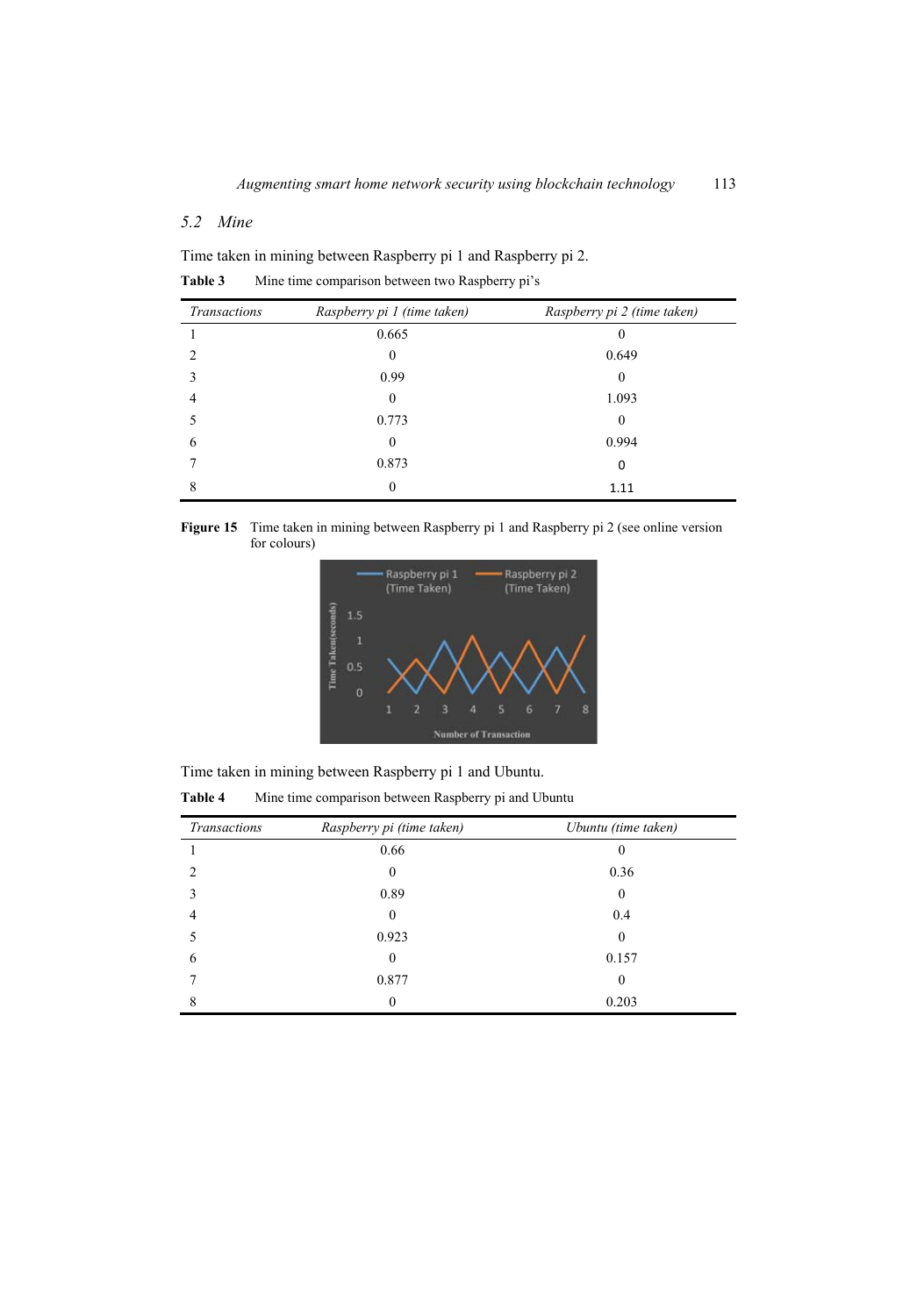



# *5.3 Chain*

Time taken in chain between Raspberry pi 1 and Raspberry pi 2. **Table 5** Chain time comparison between two Raspberry pi's

| <b>Transactions</b> | Raspberry pi 1 (time taken) | Raspberry pi 2 (time taken) |
|---------------------|-----------------------------|-----------------------------|
|                     |                             | 0.099                       |
|                     | 0.102                       | 0                           |
|                     | $\Omega$                    | 0.089                       |
| 4                   | 0.099                       | 0                           |
|                     | $\Omega$                    | 0.109                       |
| 6                   | 0.105                       | 0                           |
|                     | $\Omega$                    | 0.092                       |
|                     | 0.108                       | 0                           |

Figure 17 Time taken in forming chain between Raspberry pi 1 and Raspberry pi 2 (see online version for colours)

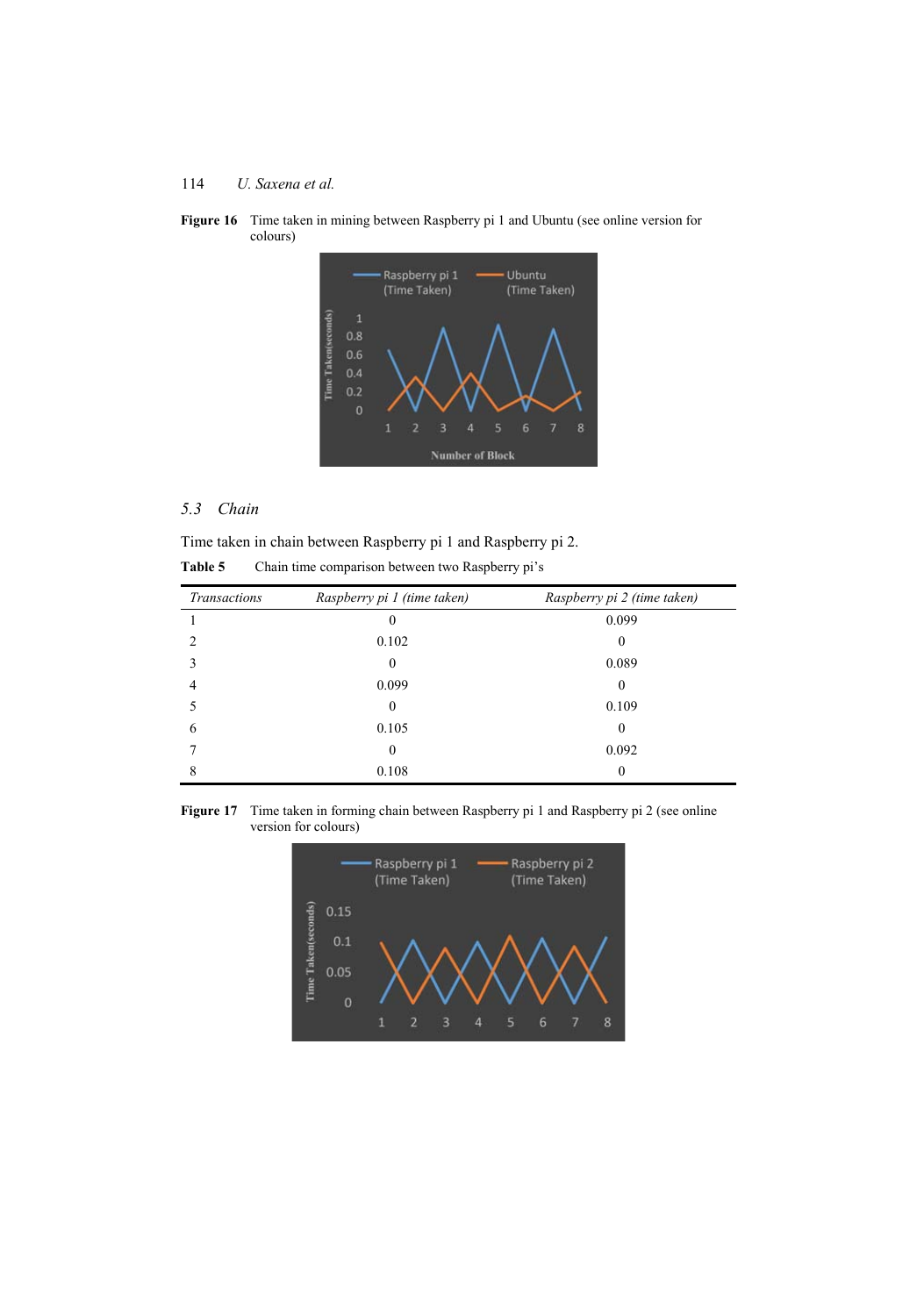**Table 6** Chain time comparison between Raspberry pi and Ubuntu

| Transactions                | Raspberry pi (time taken) | Ubuntu (time taken) |
|-----------------------------|---------------------------|---------------------|
|                             | 0                         | 0.039               |
| $\mathcal{D}_{\mathcal{A}}$ | 0.111                     | 0                   |
| 3                           | $\Omega$                  | 0.047               |
| 4                           | 0.107                     | 0                   |
|                             | $\mathbf{0}$              | 0.033               |
| 6                           | 0.11                      | 0                   |
|                             | $\Omega$                  | 0.04                |
| 8                           | 0.0102                    | 0                   |





### *5.4 Blockchain*

**Table 7** Blockchain time taken overall for three processes

| <b>Transactions</b> | Transactions (time taken) | Mine (time taken) | Chain (time taken) |
|---------------------|---------------------------|-------------------|--------------------|
|                     | 0.065                     | 0.665             | 0.099              |
| $\overline{c}$      | 0.06                      | 0.649             | 0.102              |
| 3                   | 0.075                     | 0.99              | 0.089              |
| 4                   | 0.077                     | 1.093             | 0.099              |
| 5                   | 0.067                     | 0.773             | 0.109              |
| 6                   | 0.065                     | 0.994             | 0.105              |
|                     | 0.071                     | 0.092             | 0.092              |
| 8                   | 0.071                     | 1.11              | 0.108              |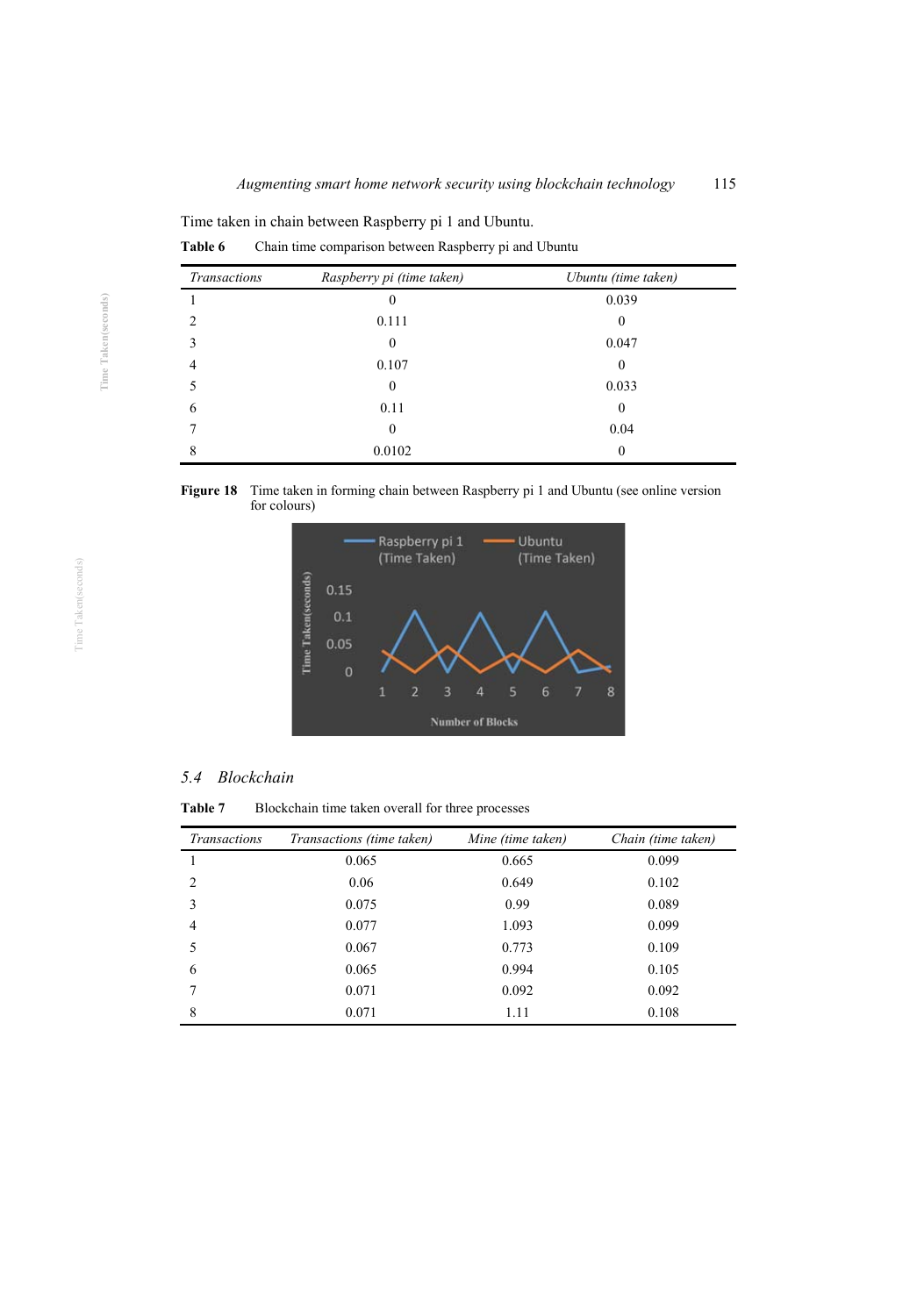



#### **6 Conclusions**

In this paper, we have presented a novel approach for producing proofs of data, i.e., digital certificates that attest someone's sent messages, at some point in time whereby SBSs can validate device data. We have illustrated a completely decentralised, blockchain-based peer-to-peer scheme that guarantees data trustworthiness and preserves user privacy, at the same time. We have analysed the robustness of the proposed scheme against all major Smart Home-related attacks. Furthermore, we have presented a preliminary simulation-based performance evaluation of the proposed scheme. Regarding future work, we plan to implement the proposed scheme in IotPot so that the scheme works more efficiently for malware infection and eliminate security risks against the other networks threats.

### **References**

- Chen, P-y. (2014) 'Information fusion to defend intentional attack in internet of things', *IEEE Internet of Things Journal*, IEEE, Vol. 1, No. 4, pp.337–348.
- Christidis, K. and Devetsikiotis, M. (2016) 'Blockchains and smart contracts for the internet of things', *IEEE Access*, Vol. 4, pp.2292–2303, ISSN: 2169-3536.
- Conti, M., Kumar, E.S., Lal, C. and Ruj, S. (2017) 'A survey on security and privacy issues of bitcoin', *IEEE Communications Surveys & Tutorials*, Vol. 20, No. 4, pp.3416–3452.
- Dorri, A., Kanhare, S.S. and Jurdak, R. (2017a) *Blockchain in Internet of Things Challenges and Solutions*, December [online] https://arxiv.org/abs/1608.05187?context=cs.
- Dorri, A., Kanhare, S.S., Jurdak, R. and Gauravaram, P. (2017b) *LSB: A Lightweight Scalable BlockChain for IoT Security and Privacy*, December [online] https://arxiv.org/abs/1712. 02969?context=cs.
- Dorri, A., Kanhere, S.S. and Jurdak, R. (2017c) 'Towards an optimized blockchain for IoT', *Proceedings of 2nd ACM/IEEE International Conference on Internet-of-Šings Design and Implementation*, Pitsburgh, PA, USA, April.